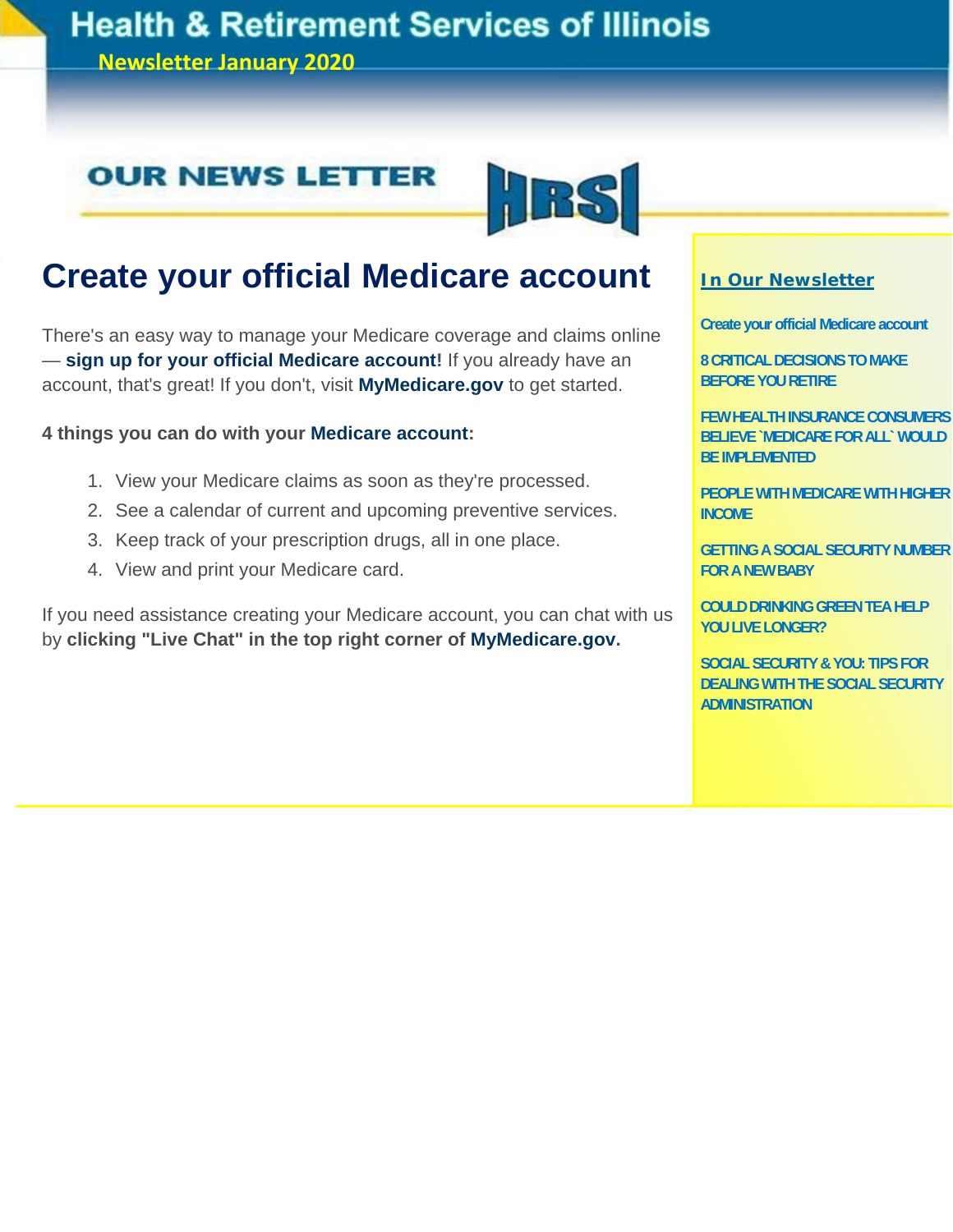# **8 Critical Decisions to Make Before You Retire**

Retirement may seem like a far-off dream, or it may be just around the corner. Either way, it is crucial to give thought to planning for your retirement before the day arrives. Your retirement years need not be a time of lack or boredom. They can provide you with many new opportunities to enjoy life and contribute to society. Planning ahead helps to ensure you are financially secure and able to enjoy your post-retirement years. Here are eight critical decisions to consider before you retire.

### **8. How Your Age Affects Your Social Security Benefits**

According to the Social Security Administration, you may receive retirement benefits beginning at 62 years of age. However, your benefits are decreased if you claim them before you reach full (normal) retirement age. For those born from 1937-1942, the full retirement age is 65. The full retirement age increases by year of birth, and those born after 1960 have a full retirement age of 67. Meanwhile, delaying your retirement benefits may result in retirement credits. No matter when you claim your retirement benefits, it is critical to apply for Medicare benefits within three months of turning 65.

### **7. When to Retire**

Your social security benefits are not the only considerations when deciding the best age for your retirement. You need also take into consideration the lifestyle you envision for your retirement years. Give thought to whether you have enough savings set aside to maintain your current way of life. Think about your current health situation and consider how you can provide for yourself and loved ones if your health declines. Poor health may warrant an earlier retirement. You will also want to consider the amount of activity you are accustomed to, and whether retiring early would leave you feeling a void.

### **6. How to Take Your Pension**

Your employer may offer a pension plan in which you and your employer contribute funds to be paid out to you upon retirement. Factors that affect your retirement benefit payouts may include your age at retirement, the number of years you spent with the employer, and your wages. Many times, you will receive larger payouts if you delay retirement past the age of 60 or 65. Therefore, it pays to look into what benefits would be available to you at various ages of retirement. Other forms of pension plans may include profit-sharing plans, stocks bonuses, and employee stock options.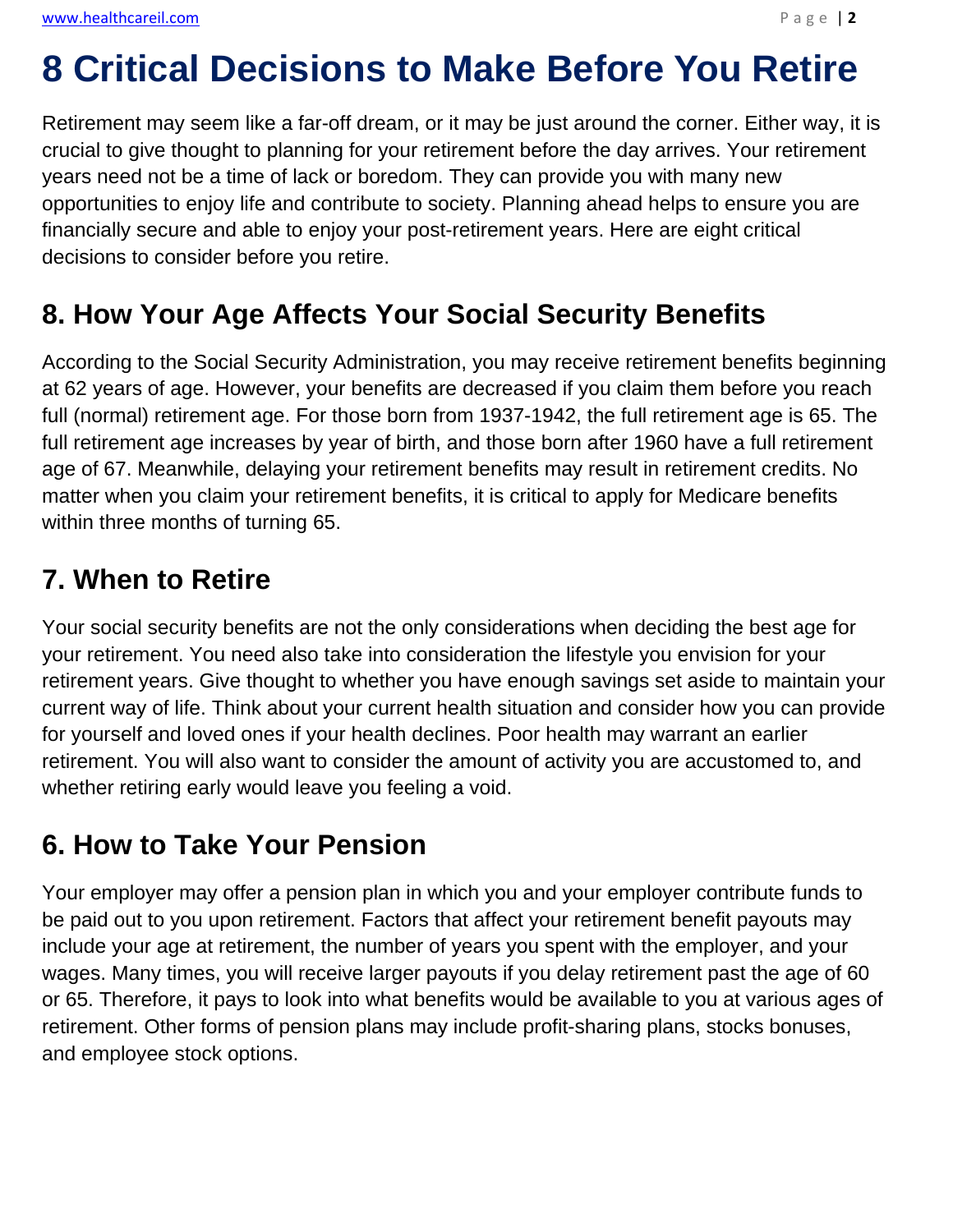## **5. How to Invest After Retirement**

After retirement, you will want to consider whether to leave your retirement funds invested in your 401(k) plan or transfer them to an IRA. Once you are in your retirement years, you may want to avoid taking excessive risks with your nest egg. According to Kathy Kristof of Kiplinger, factors that affect your retirement investment choices include your income sources, your budget, and your tolerance for risk. Consider speaking with a financial planner to determine the best plan for your future plans and needs.

# **4. Decide on Your Budget**

To fully prepare for retirement, sit down and work out a budget for your retirement years. Include essential expenses, such as rent, food, clothing, and healthcare. Add in required expenses such as property taxes, insurance payments, and annual car registration fees. Expenses that make life enjoyable are also important entries in your budget. These items may include club memberships, vacations, and nights out with friends or family. Once you have designed your budget, give it a test drive. Living within the strictures of your proposed budget for a year or two before retiring will help you pinpoint areas you need to tweak.

# **3. Choose a Medicare Plan**

When thinking ahead for retirement, it may help to look at the Medicare options that are available to you at the age of 65. There are several components to Medicare coverage. Medicare Part A covers inpatient hospital stays, skilled nursing facilities, and hospice care. Meanwhile, Part B is the medical insurance component, covering doctor's visits, outpatient, care, medical supplies, and preventive services. Including Medicare Part D in your coverage provides prescription drug coverage to some Medicare plans. You can check out your Medicare coverage options at the official U.S. Government Site for Medicare.

# **2. Whether to Relocate**

Retirement can be an excellent time to make changes and plan new adventures. Before retiring, it is critical to give thought to where you will be living. Some individuals to continue to live happily in their current home. Others trade in a large home for one that may serve them better if stairs become difficult to navigate. You may decide that it is time to move to a warmer climate, a region with a lower cost of living, or to be nearer to loved ones. Furthermore, you may want to consider the perks of moving to a retirement community.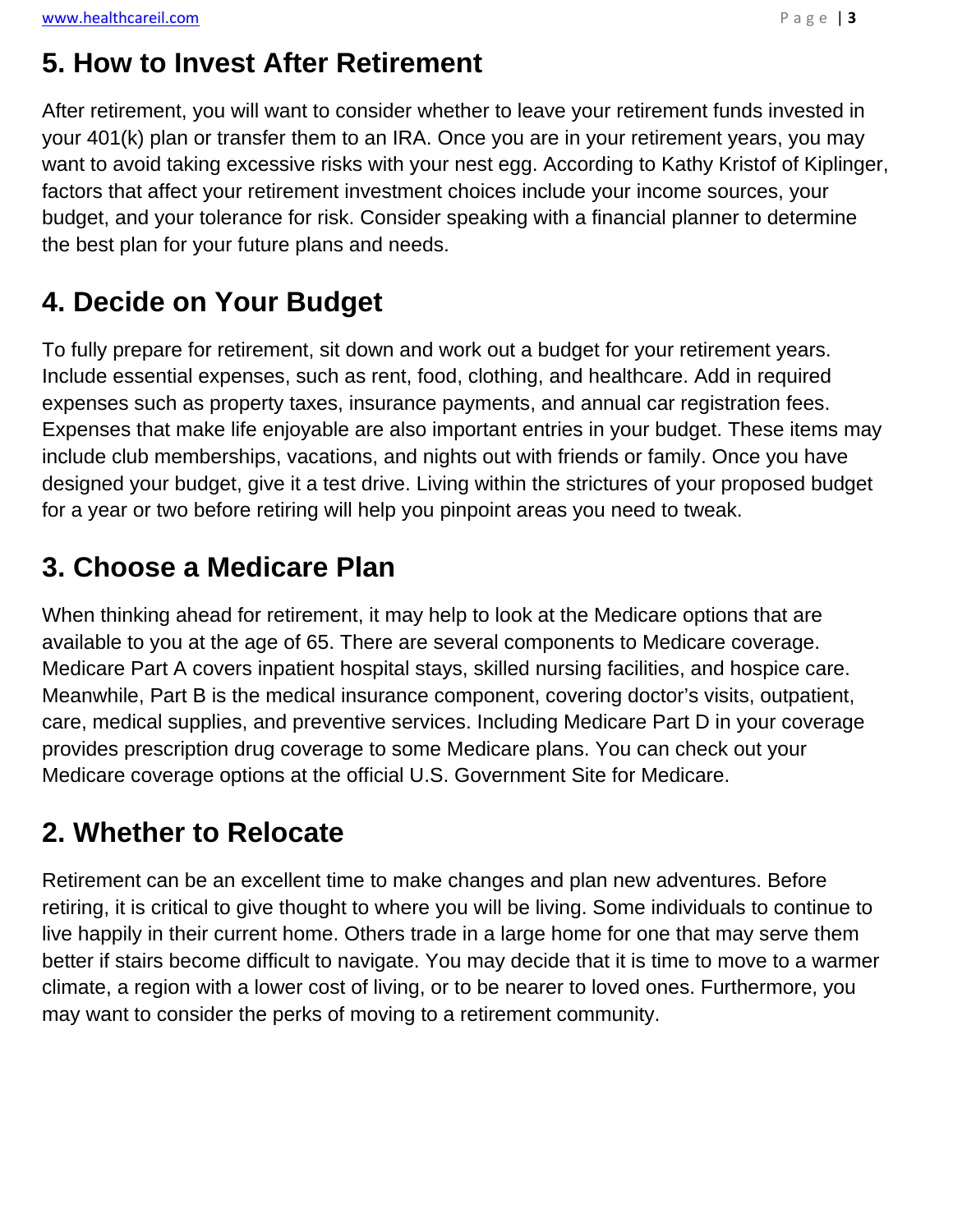## **1. How to Fill Your Time**

You will find there are many meaningful opportunities available to retirees to fill the time, provide satisfaction, and contribute to the world around you. However, retirement can seem daunting if you haven't taken the time to decide how you will use your time. Some individuals use their retirement years as an opportunity to travel and see the world. Others learn new hobbies, seek out volunteer positions, or forge new relationships with those around them. Be thinking about new pursuits you would like to investigate and make sure your retirement budget will allow for these activities.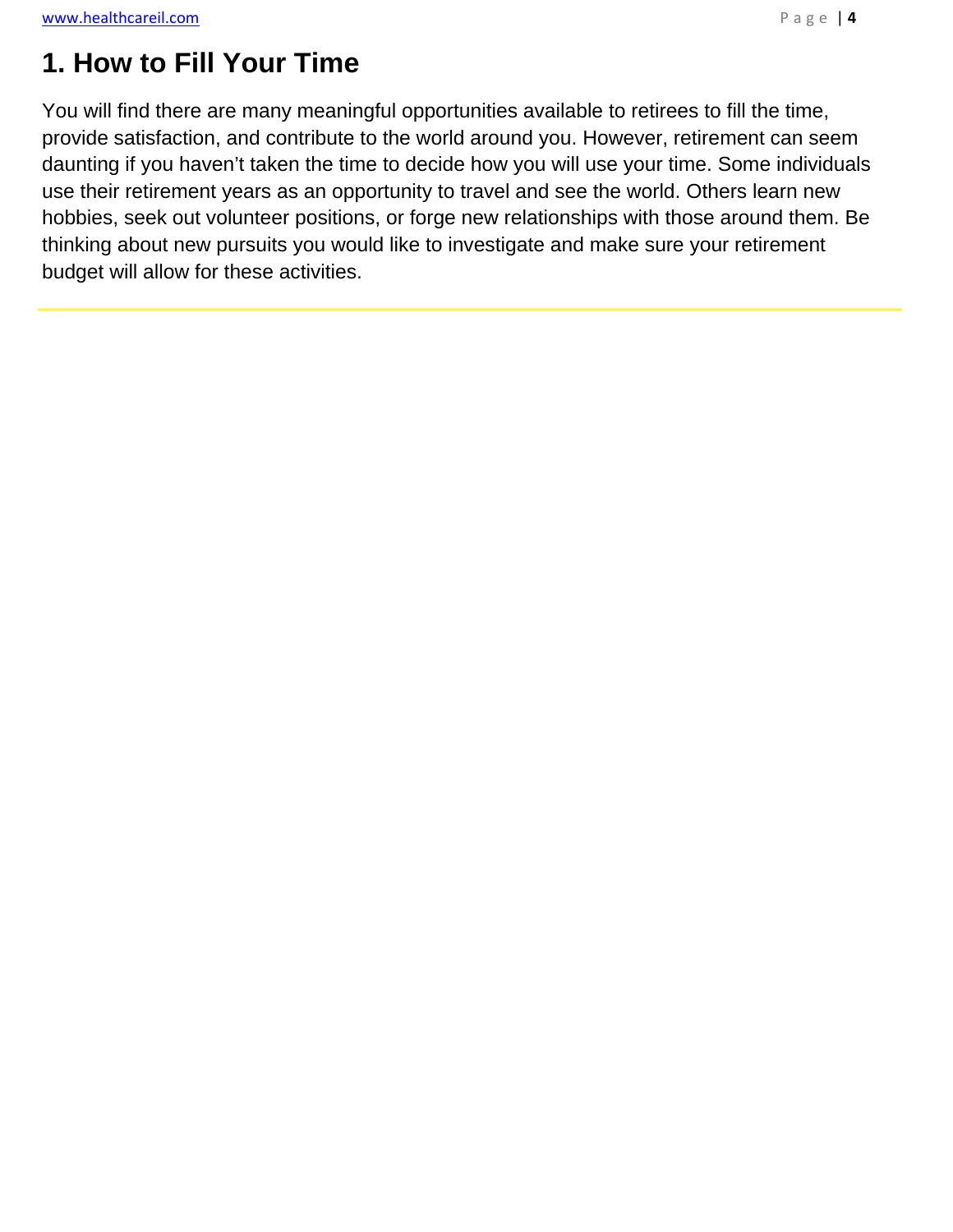# **Few health insurance consumers believe 'Medicare for All' would be implemented**

By **Insurance Forums Staff**

Results of a survey released Nov. 12 by eHealth, Inc. (eHealth.com) show that while strong majorities of consumers support proposals to lower the cost of prescription drugs, Americans are sharply split on "Medicare for all" proposals and on whether such proposals might ever become reality.

Highlights from eHealth survey include the following:

- *Many doubt "Medicare for all" would be implemented:* If a candidate supporting "Medicare for all" such as Elizabeth Warren (shown above) or Bernie Sanders is elected as president in 2020, fewer than one-third (31%) think it likely that such a program would be implemented; 48% consider it unlikely.
- *People enrolled in ACA plans more likely than Medicare enrollees to support "Medicare for all" candidates:* 41% of respondents enrolled in ACA health plans would support a "Medicare for all" candidate, compared to 33% of Medicare enrollees. In an October 2018 eHealth survey, 31% of Medicare enrollees said all Americans should have access to Medicare-like coverage.
- *Women are more likely than men to support "Medicare for all":* 38% of women said they would support a "Medicare for all" candidate, compared to 32% of men; by contrast, 44% of men said they would not support such a candidate, compared to 31% of women.
- *Most support government action to lower drug costs:* 87% of respondents support government initiatives to negotiate directly with drug makers, while 74% support government initiatives to import drugs from outside the United States.
- *Some consumers are already buying lower-cost drugs from outside the U.S.:* 21% of ACA plan enrollees with an income between \$75,000 and \$100,000 have purchased drugs from outside the country in order to save money.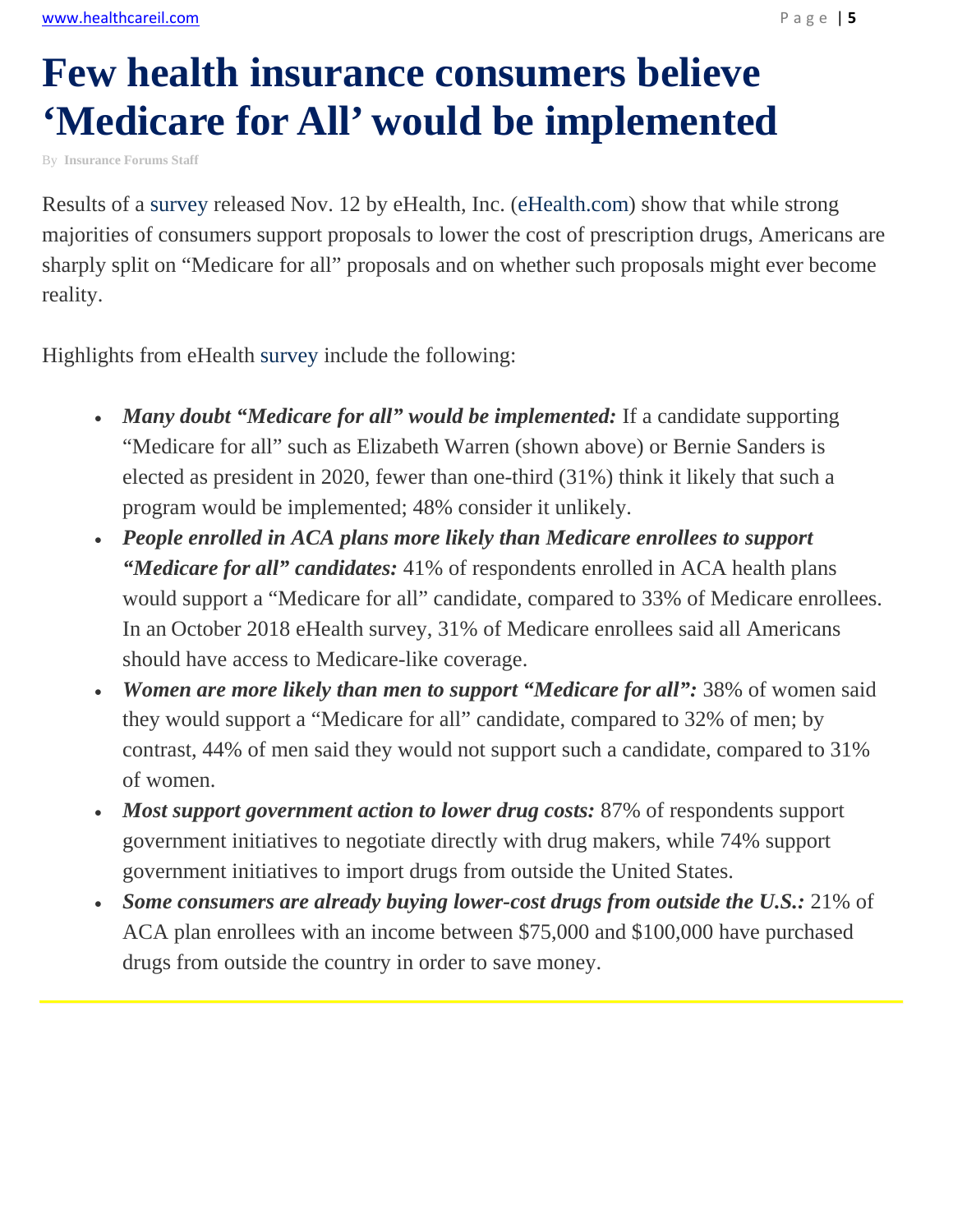# **Initial IRMAA Determination**

### **What is it?**

You'll get this notice if you have Medicare Part B and/or Part D and Social Security determines that any Income Related Monthly Adjustment Amounts (IRMAA) apply to you. This notice includes information about Social Security's determination and appeal rights.

### **When should I get it?**

You may get this notice at any time.

### **Who sends it?**

Social Security

### **What should I do if I get this notice?**

Keep the notice.

l,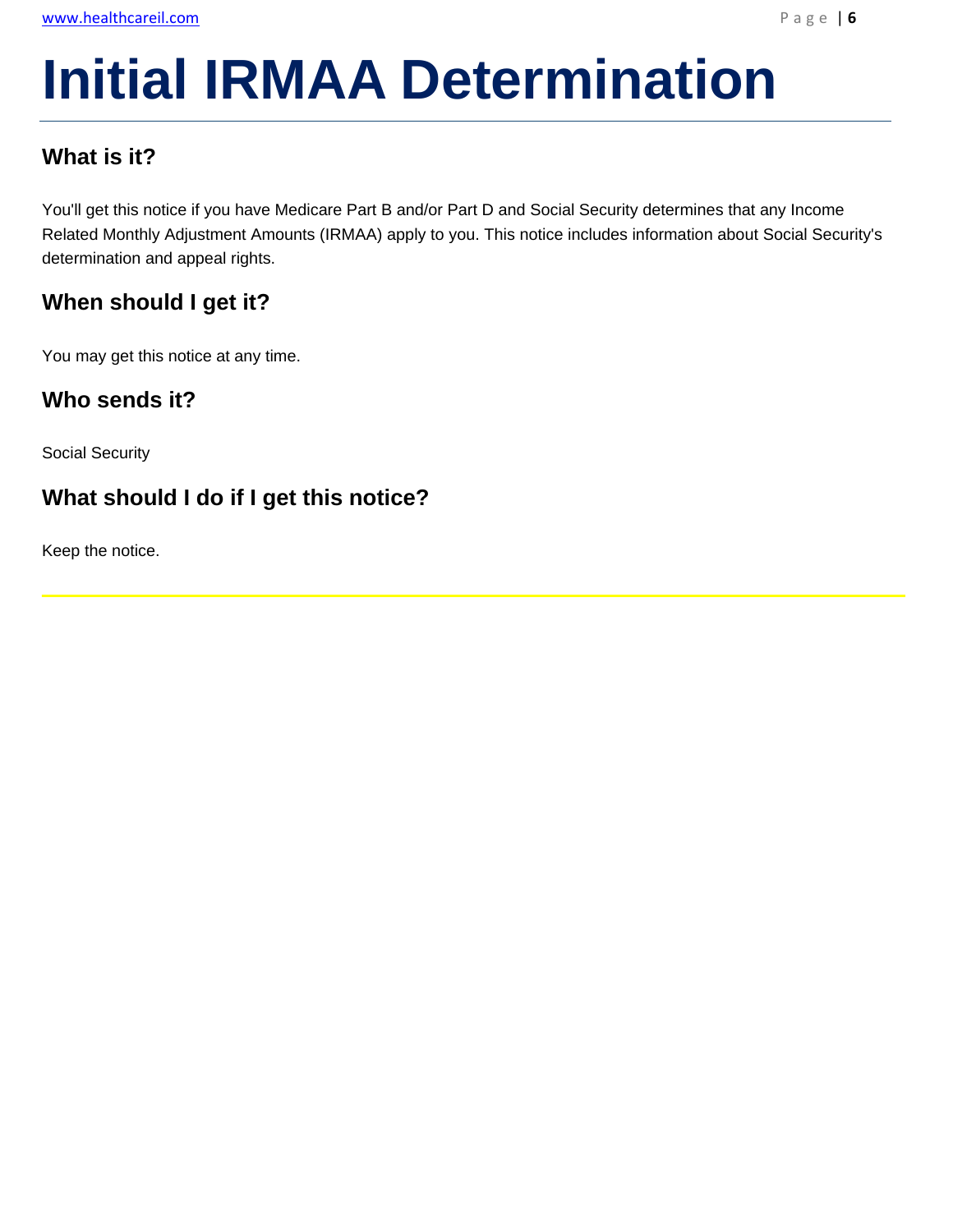$\overline{a}$ 

# **Getting a Social Security Number for a New Baby**

### **When to Get a Social Security Number for Your Child**

The easiest way to get a Social Security number for your child is at the hospital after they are born and when you give information for your child's birth certificate.

If you wait to apply for a number at a Social Security office, there may be delays while SSA verifies your child's birth certificate. Processing times average about two weeks. See SSA's frequently asked questions for an estimate for your state. Learn more with the Social Security Numbers for Children publication (PDF, Download Adobe Reader).

If you want to claim your child as a dependent on your income tax return, open a bank account in their name, get medical coverage for them, or apply for government services for them, they will need their own Social Security number.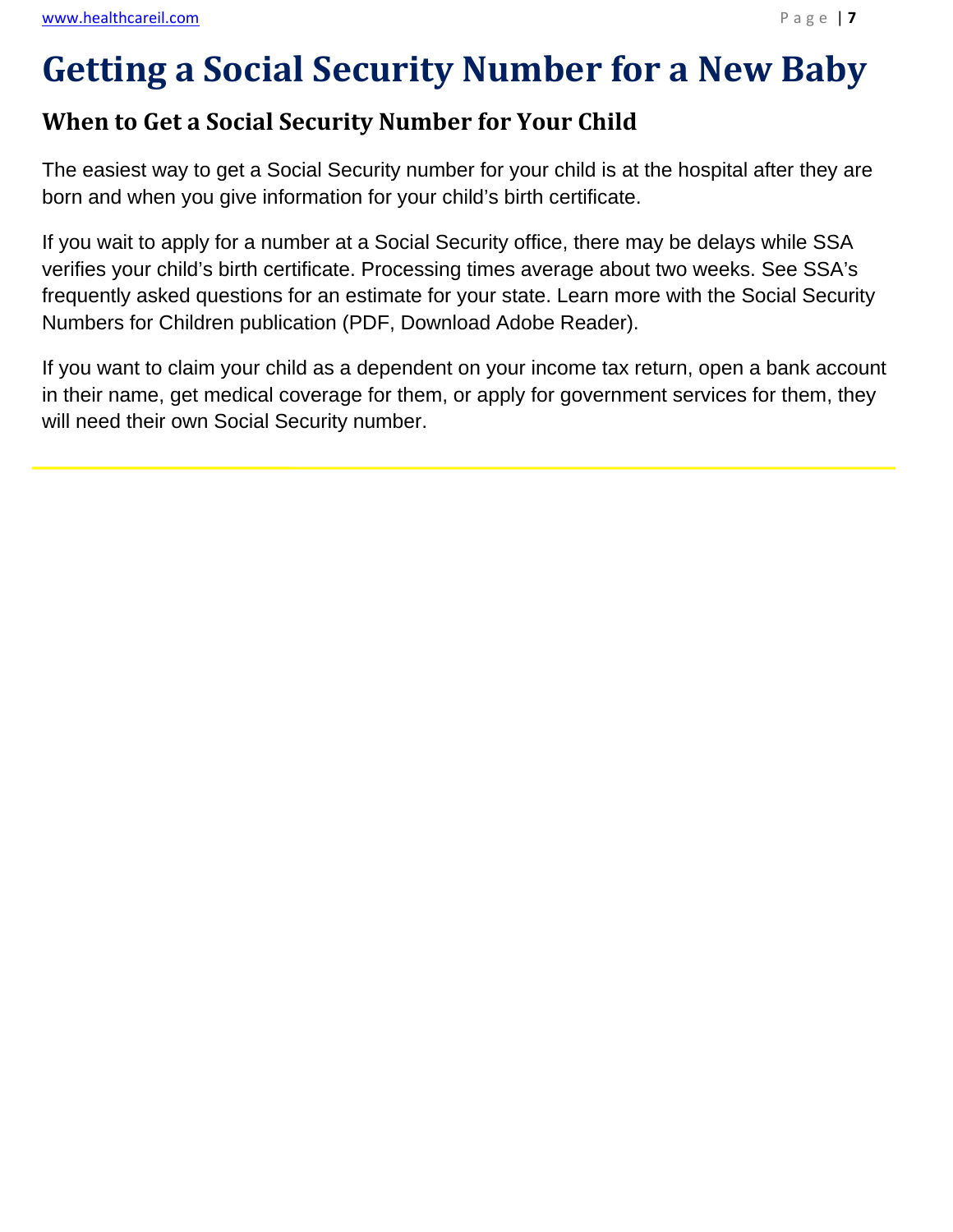# **Could drinking green tea help you live longer?**

News•January 8, 2020

A new large-scale Chinese study has found that drinking tea at least three times a week could increase your chances of living a longer and healthier life.

Carried out by researchers at the Chinese Academy of Medical Sciences, the new study looked at 100,902 Chinese adults who had no history of heart attack, stroke or cancer, and classified them into two groups based on their tea drinking habits: the habitual tea drinkers group drank tea three or more times a week; those in the never or non-habitual tea drinkers group drank the beverage less than three times a week. The participants were then followed for around seven years.

The findings, published Thursday in the European Journal of Preventive Cardiology, showed that those in the habitual tea consumption group were more likely to enjoy more healthy years of life and longer life expectancy. For example, the researchers estimated that 50-year-old habitual tea drinkers would develop coronary heart disease and stroke 1.41 years later and live 1.26 years longer than those who never or seldom drank tea.

Habitual tea drinkers also had a 20 percent lower risk of incident heart disease and stroke, a 22 percent lower risk of fatal heart disease and stroke, and a 15 percent lower risk of all-cause death, compared with never or non-habitual tea drinkers.

The team also investigated whether changing tea drinking habits could affect the risk of disease and death among a subset of 14,081 participants. After assessing them at two different time points, they found that those who maintained their regular tea consumption at both surveys had a 39 percent lower risk of incident heart disease and stroke, 56 percent lower risk of fatal heart disease and stroke, and 29 percent decreased risk of all-cause death, compared to consistent never or non-habitual tea drinkers.

"The protective effects of tea were most pronounced among the consistent habitual tea drinking group," said senior author Dr. Dongfeng Gu. "Mechanism studies have suggested that the main bioactive compounds in tea, namely polyphenols, are not stored in the body long-term. Thus, frequent tea intake over an extended period may be necessary for the cardioprotective effect."

The findings also suggest that drinking green tea was linked with around a 25 percent lower risk of incident heart disease and stroke, fatal heart disease and stroke, and allcause death, however, no significant associations were found for black tea.

Dr. Gu points out that a preference for green tea is unique to East Asia. "In our study population, 49 percent of habitual tea drinkers consumed green tea most frequently,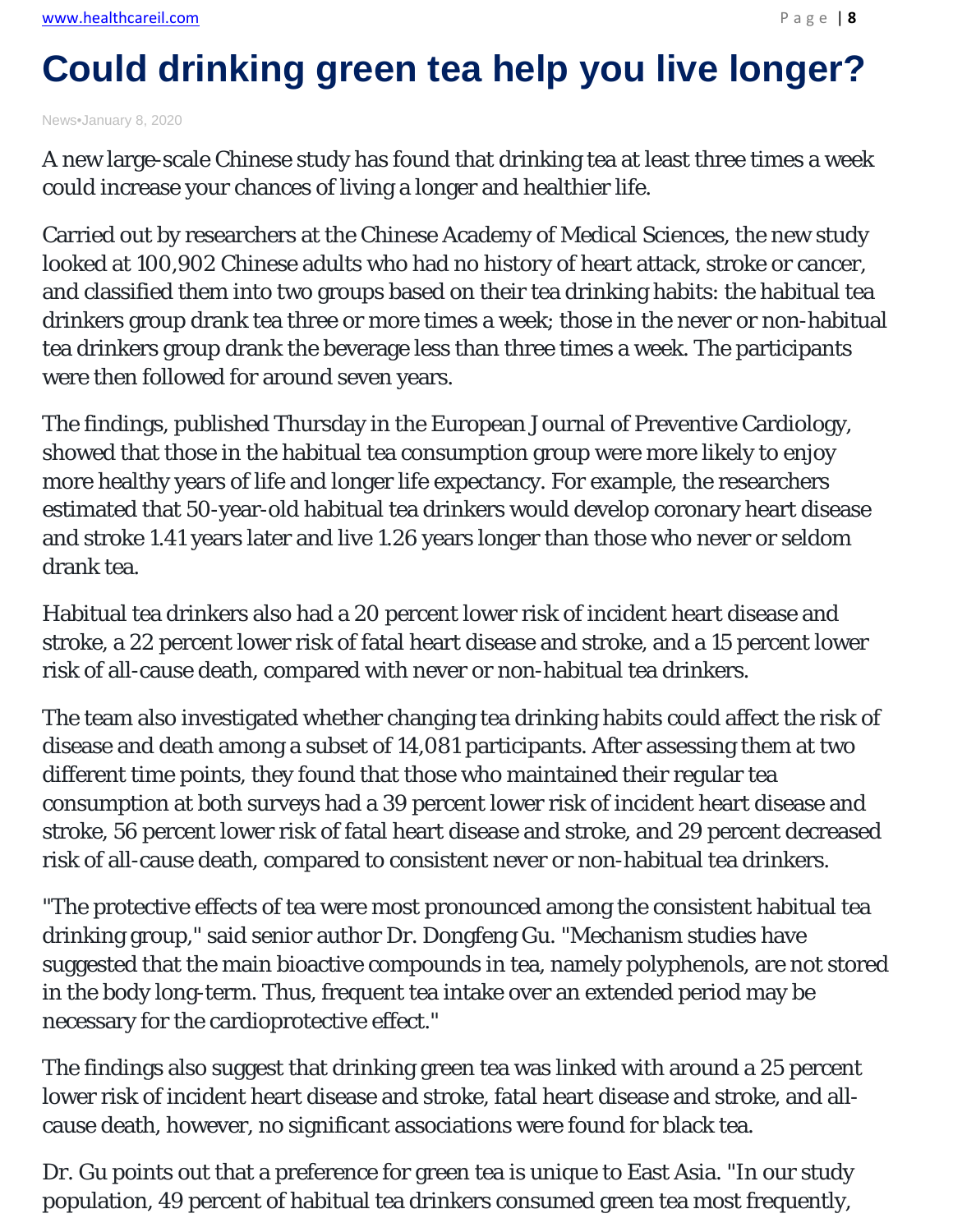while only 8 percent preferred black tea. The small proportion of habitual black tea drinkers might make it more difficult to observe robust associations, but our findings hint at a differential effect between tea types."

The researchers also add that green tea is a rich source of polyphenols, which protect against cardiovascular disease and risk factors for the disease, such as high blood pressure. Black tea, on the other hand, is fully fermented. This process oxidizes the polyphenols and may cause them to lose their antioxidant effects. Black tea also tends to be served with milk, which previous research has shown may counteract the beneficial health effects of the drink.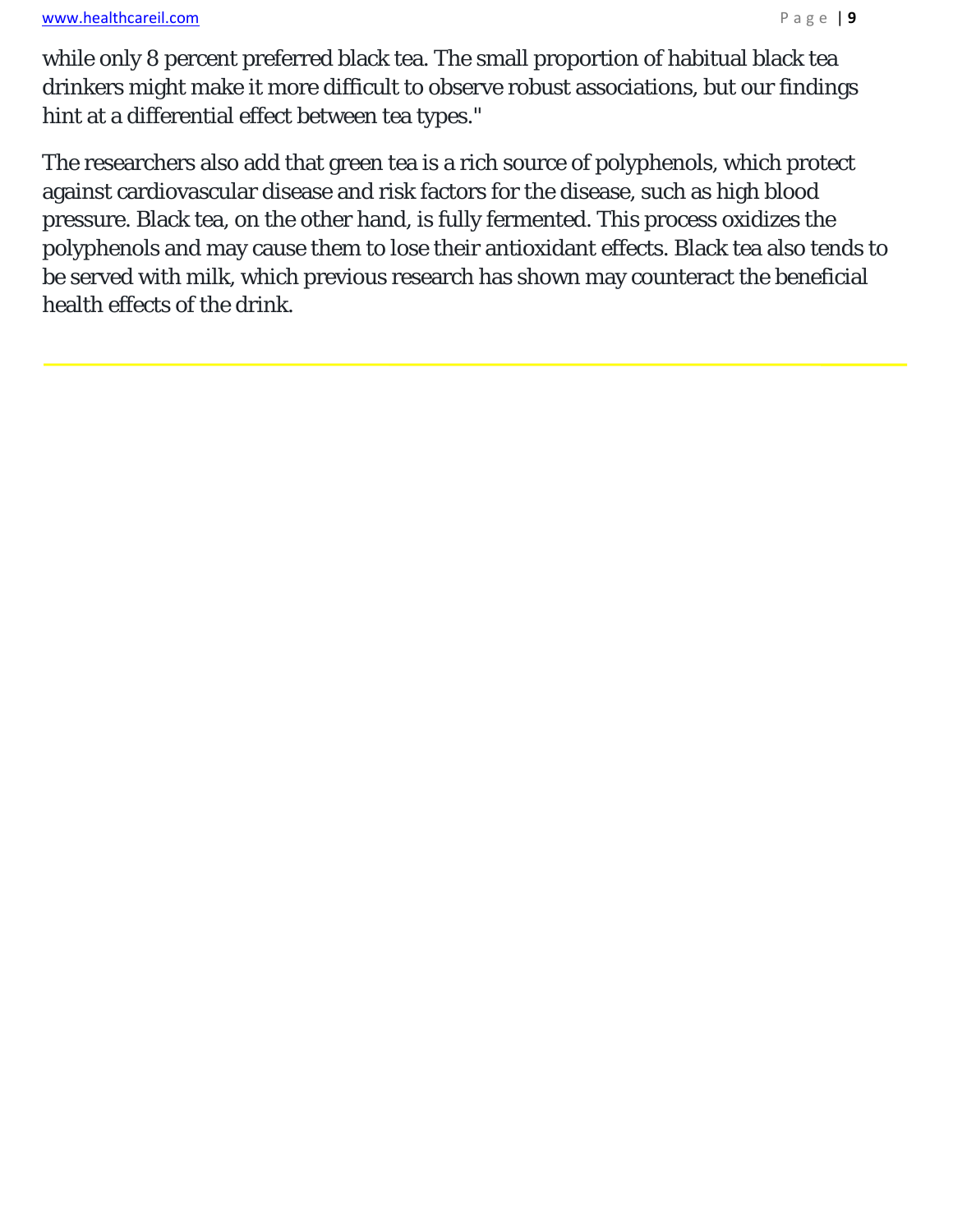# **Social Security & You: Tips for dealing with the Social Security Administration**

Near the end of last year, I wrote a couple of columns in which readers complained about the service they received from the Social Security Administration. After that column ran, I predictably got emails from people with more complaints. They are usually from people griping about long wait times when they call the agency's 800 number or from people who claim to have received misinformation from an SSA rep. I think I've aired enough of their grievances already.

Instead, today I'm going to look at the flip side of that SSA service coin. Because I also received quite a few emails from readers who told me that their dealings with Social Security offices and representatives had been professional, courteous and efficient. And some of those folks shared thoughts and insights with me that I will pass along to you.

I also heard from several people who currently work for SSA, and they shared their views with me, too. Their potentially valuable advice is included in this column.

So here are some tips for how to improve your experience when you are dealing with representatives of the Social Security Administration.

Many people complained to me about wait times when they call SSA's national hotline at 800-772-1213. More than a few said the wait time was two hours or more. But quite a few readers told me that when wait times are long, SSA always offers a callback service. In other words, you can leave your number and an SSA rep will call you back within a specified period of time. For example, one reader told me this:

"I called the 800 number to file for spousal benefits on my husband's record. I was told there would be a two-hour wait. I was offered the option of leaving my number for a callback, which I did. And almost exactly two hours later, and nice young man called me back. He was helpful and courteous, and we finished my application in less than a half-hour. I couldn't have been more pleased with the service I got."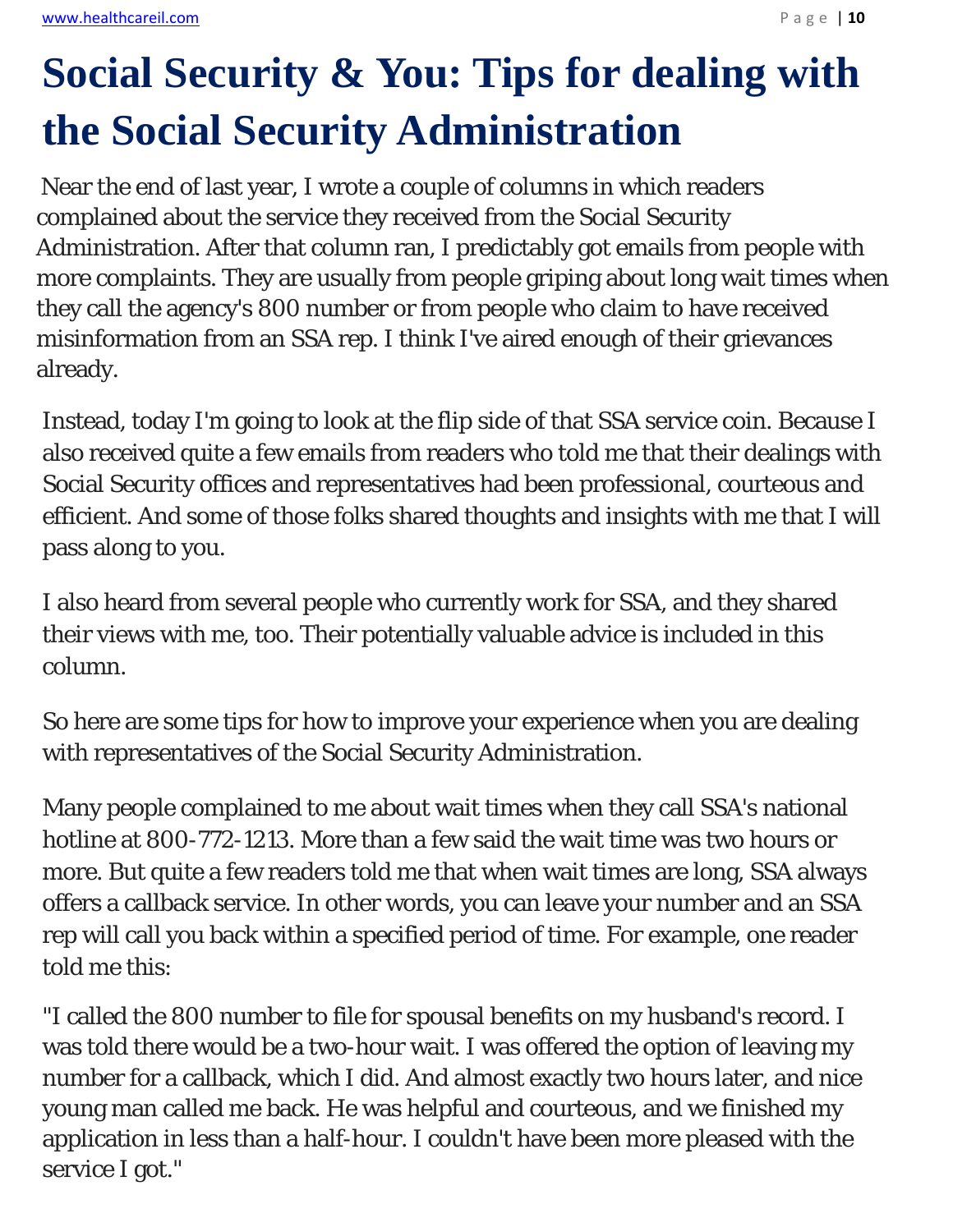www.healthcareil.com **blue and the set of the set of the set of the set of the set of the set of the set of the set of the set of the set of the set of the set of the set of the set of the set of the set of the set of the** 

So, obviously, one tip would be to make use of SSA's callback procedure if you are trying to get answers from the 800 number service and the wait times are long.

And one SSA telephone representative told me that frequently, people who call the 800 number simply are not prepared to answer even the most basic questions. For example, he said one woman called to file for widows benefits, and she didn't have her husband's Social Security number available. He said she spent about 10 minutes searching for the number before she came back on the phone. And he said there were other bits of basic information he needed that she did not have readily available. He estimated the call took 30 minutes longer than it needed to because of the woman's lack of preparation. "This was a half-hour I could have spent helping someone else. And this was not an unusual situation. This is part of the reason why so many people have to wait so long to talk to an SSA rep."

You wouldn't think I should have to pass this along as a tip. But, apparently, I do. Be prepared! Think through your situation before you make a call, and have names, Social Security numbers, dates of birth, dates of marriage and/or divorce (if filing for spousal benefits) and dates of death (if filing for survivors benefits) readily available.

Another SSA telephone rep told me I wouldn't believe how many people get on the phone with a huge chip on their shoulder. She said, "They are obviously very angry and upset, many times about a letter they received from the SSA with information they don't understand, and they start yelling at me almost before I have a chance to say hello!" She went on to say, "And the whole conversation just goes south from there, and the call takes far longer than it needs to just because the customer is so irate that he or she can't or won't listen to what I am trying to say."

So there is another tip. If you have a possible problem with the SSA, take a couple of breaths before you call them. And remember that the phone rep you are talking to didn't personally send you the letter you don't understand or stop your benefits if you are missing a Social Security check. They really are there to help you, not to get into verbal fisticuffs with you.

Speaking of letters from the SSA, here is another tip: Lots of times, your benefit amount will change. For example, maybe you'll suddenly find an extra deposit from Social Security in your account. The SSA always sends a letter explaining the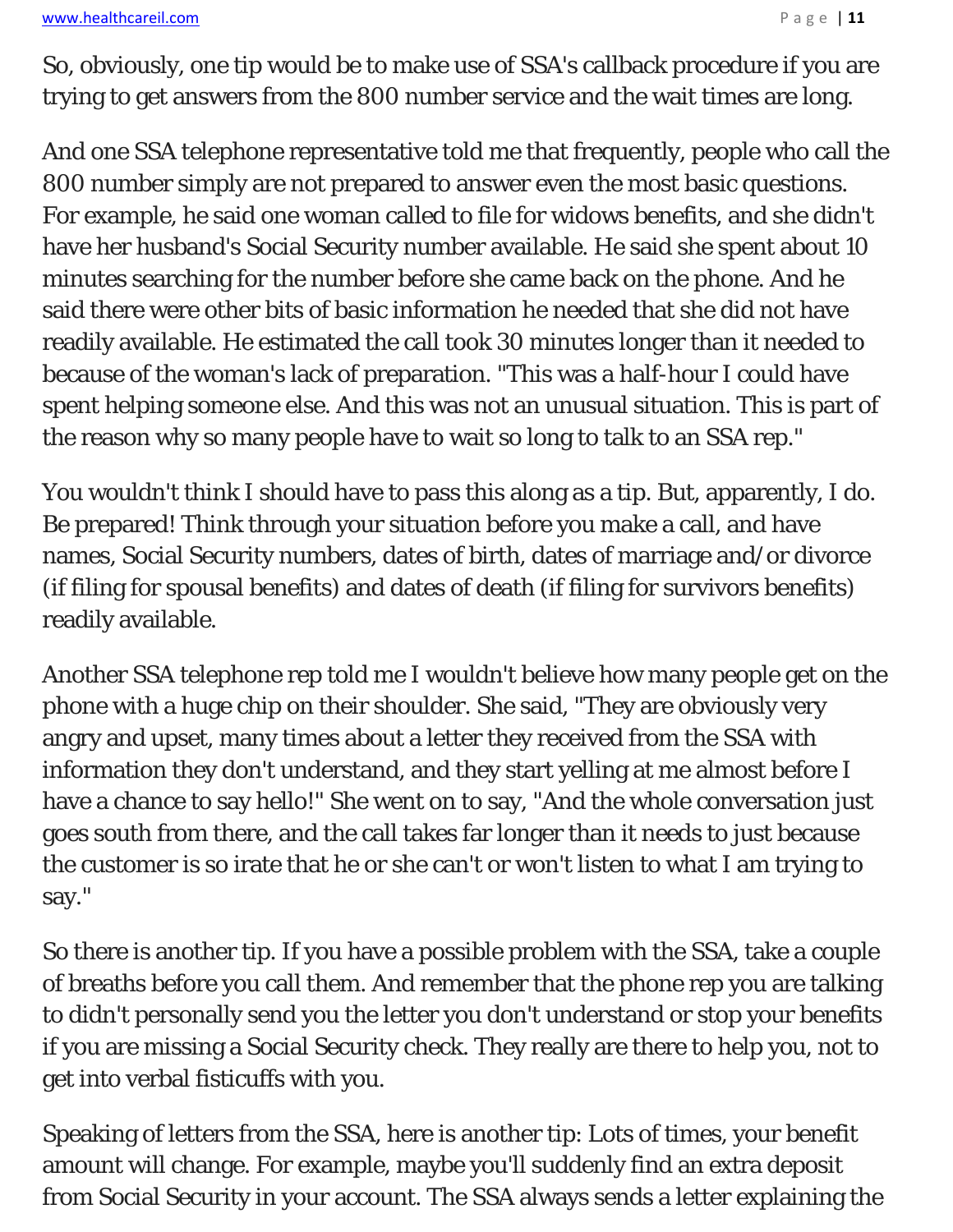www.healthcareil.com **blue and the set of the set of the set of the set of the set of the set of the set of the set of the set of the set of the set of the set of the set of the set of the set of the set of the set of the** 

change. But the letter always lags behind the benefit change. That's because the benefit can change with the push of a few buttons, but a letter has to be prepared and then find its way to you through the postal service.

So what's the tip? If some change happens to your Social Security benefits, don't jump on the phone right away to find out what happened. Wait a few days for the explanatory letter to show up. There's a pretty good chance it will answer all of your questions.

Many people wrote to tell me to remind readers that so much of Social Security's business can be handled online at **https://www.socialsecurity.gov**. I was going to start listing all the things you can do online. But the list got so long I decided to do this instead. Go to the website, and near the top of the homepage, click on the "Online Services" icon. You will find a list of available online services that may surprise you -- including getting answers to frequently asked questions, reviewing your records, filing for various kinds of Social Security benefits, managing your account once your checks start and replacing a lost Medicare card. And so much more. So, another tip: If you need some help from Social Security, try going online first.

Finally, another reader had this tip: He reminded people to plan ahead. He guessed (correctly) that many people wait until the last minute to file for benefits and take care of other Social Security business. He said, "I wanted to file for benefits at my local Social Security office. I called the 800 number three months before I wanted my benefits to begin. The first available in-office appointment was six weeks down the road. But that was no problem for me because I was doing things so far in advance."